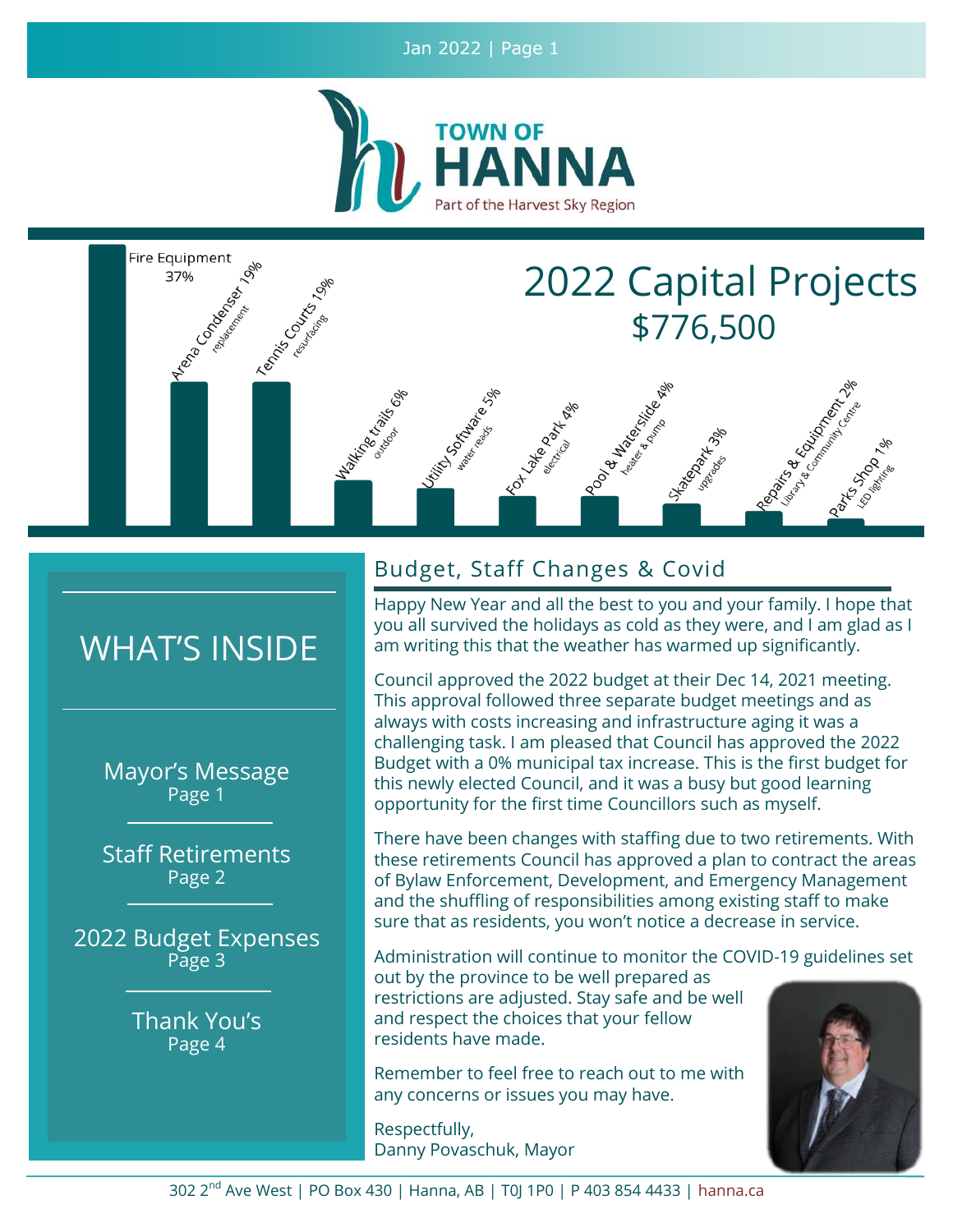## Change in Water Rate

Effective Jan 1, 2022 the rate for a cubic meter of water increased from \$2.89/m $^3$  to \$2.94/m $^3$  (actual cost of water charged to the Town by the Henry Kroeger Regional Water Services Commission).

The increase for an average consumer using 33  $\text{m}^3$  of water in a two-month period would be

# Budget Approved Andrew Adrian Mohl

Council approved the 2022 operating and capital budgets at their Dec 14 Council meeting. This approval followed budget meetings held on Nov 24, Dec 1 and Dec 8, 2021. As part of the budget process Council also accepted the proposed 2023-26 operating and capital budgets for information.

The budget for 2022 may be adjusted in the spring following receipt of confirmed grant

approximately 3 cents per day.

#### Water Tip:

Did you know that the average person flushes 5 times a day? Did you know that each flush of your toilet averages \$0.02? So, two people would average 3,650 flushes per year. That works out to \$73 per year.

Did you know that a running toilet is the number one culprit and can consume  $2.5<sup>3</sup>$  (or 2500 litres) per day! That's \$2,700 a year!

Save yourself some money this year and get your toilets repaired. Ask about the leak test today!

funding, property assessment figures and requisitions from the various requisition bodies. Any adjustments required will be approved by Council prior to setting the 2022 tax rates. The 2022 budget is a balanced budget which includes operating expenses of \$8,775,784 and capital expenses of \$660,600. To cover these expenses, revenue from grants, taxes, transfers and user fees is expected to total \$9,436,384.

(Director of Protective Services)

and

Gwen Snell (Director of Community Services)

Both retired on Dec 31 after working for the Town for 17 years.

These two important staff members brought their commitment, knowledge, experience and integrity which made them assets to their departments and to the Town.

We wish them well on their retirement.

repairs

## Projected Revenues Based on 0% Tax Increase

| \$2,768,098 |             | Tax revenue                                | \$<br>75,800  | Arena                          |
|-------------|-------------|--------------------------------------------|---------------|--------------------------------|
| \$          | 441,200     | Franchise fees                             | \$<br>39,700  | <b>Curling Rink</b>            |
| \$          | 71,400      | Return on investment                       | \$<br>5,100   | <b>Ball Diamonds</b>           |
| \$          | 25,500      | Penalties on property tax                  | \$<br>2,100   | <b>Soccer Fields</b>           |
| \$          | 48,000      | Lease revenue (rental spaces)              | \$<br>58,479  | <b>Fox Lake Park</b>           |
| \$          | 300,000     | Industrial tax transfer from Special Areas | \$<br>2,000   | Summer programs                |
|             |             | (increase of \$100,000 from 2021)          | \$<br>69,650  | <b>Centennial Place</b>        |
| \$          | 152,833     | Muni. Sustainability operating grant       | \$<br>22,570  | <b>Community Centre</b>        |
| \$          | 277,216     | Muni. Sustainability capital grant         | \$<br>1,200   | <b>Lions Hall</b>              |
| \$          | 153,233     | Federal gas tax                            | \$<br>403,000 | <b>Total Draw from reserve</b> |
| \$          | 40,000      | Federal grant for asset management         | \$<br>10,000  | Tax incentive                  |
| \$          | 187,000     | Recreation grant from Special Areas        | 7,500         | <b>Demolition incentive</b>    |
| \$          | 37,000      | Summer employment grant                    | 20,000        | Council Chambers upgrade       |
| \$          | 10,200      | Police fines                               | 10,000        | Asset mgmt. matching funds     |
| \$          | 102,900     | Fire calls billed to others                | 100,000       | Fire rescue truck              |
| \$          | 17,900      | <b>Business licenses</b>                   | 10,000        | Water reading software         |
| \$          | 4,900       | Dog licenses                               | 37,500        | Video sewer main               |
|             |             |                                            | 60,000        | Condenser replacement          |
|             | \$1,347,500 | Water & sewer fees collected               | 15,000        | FLP electrical upgrades        |
| \$          | 420,060     | Waste fees collected                       | 50,000        | <b>Walking trails</b>          |
| \$          | 89,800      | <b>FCSS Provincial grant</b>               | \$<br>75,000  | Tennis court resurface         |
| \$          | 16,400      | Cemetery                                   | \$<br>8,000   | King Hunter Park irrigation re |
| \$          | 71,600      | <b>Swimming Pool</b>                       |               |                                |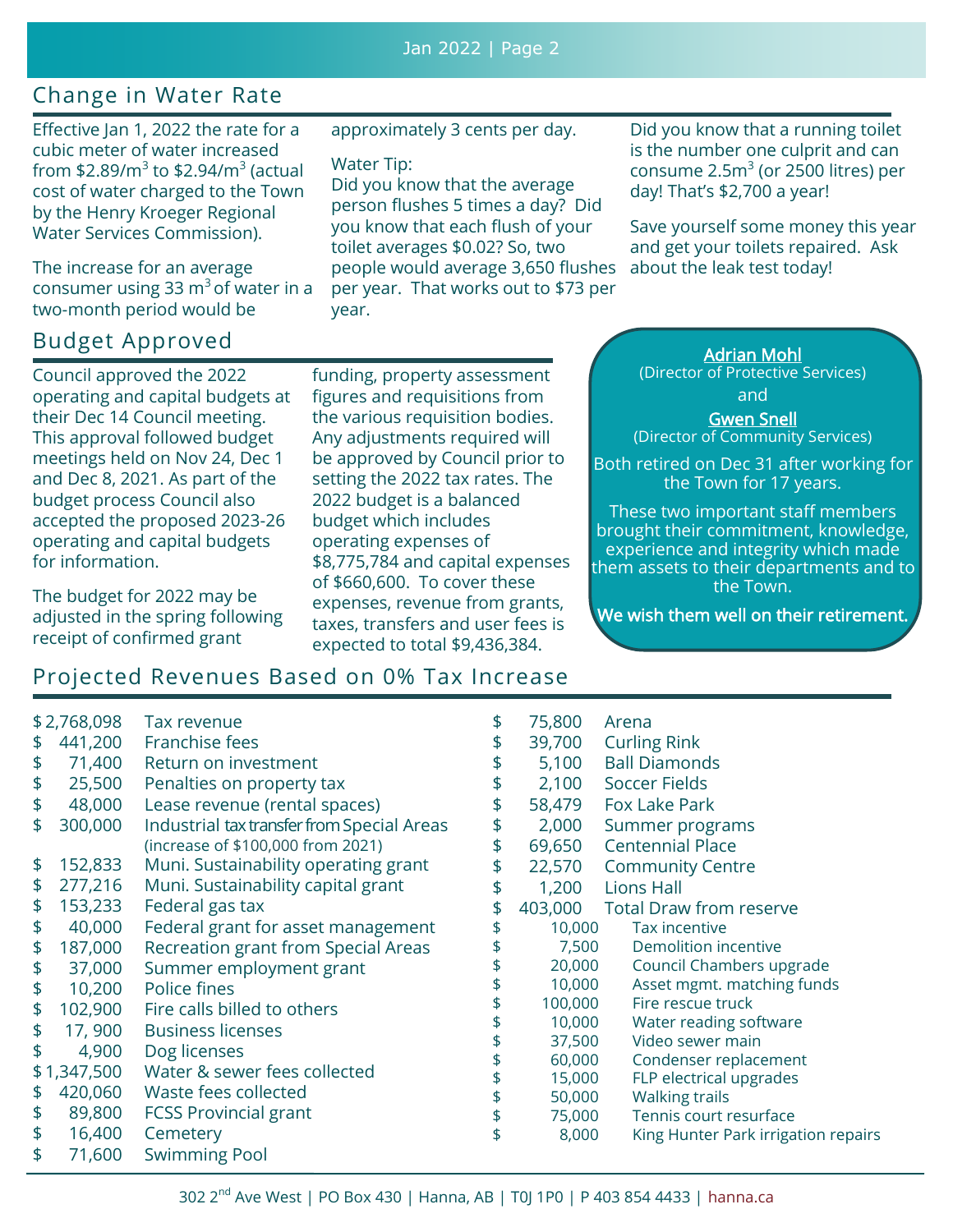### Projected Expenses

|         |                                                                               |                                                                                                                                                                                                                                                                                                                    |                                                                                                                      | Manhole repairs                                                             |
|---------|-------------------------------------------------------------------------------|--------------------------------------------------------------------------------------------------------------------------------------------------------------------------------------------------------------------------------------------------------------------------------------------------------------------|----------------------------------------------------------------------------------------------------------------------|-----------------------------------------------------------------------------|
|         |                                                                               |                                                                                                                                                                                                                                                                                                                    |                                                                                                                      | Lift station maintenance                                                    |
|         |                                                                               |                                                                                                                                                                                                                                                                                                                    |                                                                                                                      | <b>Waste collection</b>                                                     |
|         |                                                                               |                                                                                                                                                                                                                                                                                                                    |                                                                                                                      | <b>Big Country Waste Commission</b>                                         |
|         | Council travel & subsistence                                                  | \$                                                                                                                                                                                                                                                                                                                 |                                                                                                                      | Family & marriage support                                                   |
|         |                                                                               |                                                                                                                                                                                                                                                                                                                    |                                                                                                                      | Hanna Learning program guide                                                |
|         | <b>Contribution to Hanna Medical Clinic</b>                                   |                                                                                                                                                                                                                                                                                                                    | 4,675                                                                                                                | <b>Healthy Families initiative</b>                                          |
| 1,100   |                                                                               |                                                                                                                                                                                                                                                                                                                    |                                                                                                                      | Canada Day including fireworks                                              |
|         |                                                                               |                                                                                                                                                                                                                                                                                                                    | 7,000                                                                                                                | Volunteer & Seniors appreciation                                            |
| 7,000   | Museum operating grant                                                        | \$                                                                                                                                                                                                                                                                                                                 | 45,000                                                                                                               | Harvest Sky Economic Development Corp.                                      |
| 107,740 | Library operating grant                                                       | \$                                                                                                                                                                                                                                                                                                                 | 3,400                                                                                                                | Palliser Economic Partnership                                               |
| 20,000  | Council Chambers tech upgrade                                                 | \$                                                                                                                                                                                                                                                                                                                 | 5,200                                                                                                                | Misc marketing and promotion                                                |
| 50,000  | Asset management project                                                      | \$                                                                                                                                                                                                                                                                                                                 | 19,180                                                                                                               | <b>Visitor Information Centre</b>                                           |
| 77,700  | Professional services                                                         | \$                                                                                                                                                                                                                                                                                                                 | 20,000                                                                                                               | Project management (rec projects)                                           |
| 32,614  | Palliser Regional Municipal Services                                          | \$                                                                                                                                                                                                                                                                                                                 | 228,910                                                                                                              | <b>Swimming Pool operation</b>                                              |
| 10,000  | <b>Demolition incentive</b>                                                   |                                                                                                                                                                                                                                                                                                                    | 319,570                                                                                                              | Arena operation                                                             |
| 6,000   | Storefront improvement incentive                                              |                                                                                                                                                                                                                                                                                                                    | 3,500                                                                                                                | LED lights in parks shop                                                    |
| 10,000  | <b>Tax incentive</b>                                                          |                                                                                                                                                                                                                                                                                                                    | 88,140                                                                                                               | Curling rink operation                                                      |
| 10,400  | Development Officer contract                                                  |                                                                                                                                                                                                                                                                                                                    | 97,760                                                                                                               | Fox Lake Park operation                                                     |
| 72,000  | Policing (increased by \$24,000)                                              |                                                                                                                                                                                                                                                                                                                    | 32,460                                                                                                               | Summer programs                                                             |
| 83,000  | Fire Fighter remuneration                                                     |                                                                                                                                                                                                                                                                                                                    | 12,230                                                                                                               | <b>Spray Park</b>                                                           |
| 10,400  | Director of Emergency Mgmt contract                                           |                                                                                                                                                                                                                                                                                                                    |                                                                                                                      | King Hunter Park irrigation repairs                                         |
| 46,800  |                                                                               |                                                                                                                                                                                                                                                                                                                    | 187,580                                                                                                              | <b>Centennial Place</b>                                                     |
| 41,664  | Grader lease                                                                  | \$                                                                                                                                                                                                                                                                                                                 | 60,440                                                                                                               | <b>Community Centre</b>                                                     |
| 100,000 |                                                                               | \$                                                                                                                                                                                                                                                                                                                 | 14,390                                                                                                               | <b>Lions Hall</b>                                                           |
| 30,000  | Pavement patching                                                             | \$                                                                                                                                                                                                                                                                                                                 | 152,100                                                                                                              | Total transfer to reserve                                                   |
| 112,700 | Streetlights                                                                  |                                                                                                                                                                                                                                                                                                                    |                                                                                                                      | Water line repairs<br>50,000                                                |
| 12,000  | Airport terminal west wall repair                                             |                                                                                                                                                                                                                                                                                                                    |                                                                                                                      | Sanitary sewer repairs<br>50,000                                            |
| 808,700 | Water charges by commission                                                   |                                                                                                                                                                                                                                                                                                                    |                                                                                                                      | Fitness Center in Centennial Place<br>6,000                                 |
| 25,000  | Water line repairs and maintenance                                            |                                                                                                                                                                                                                                                                                                                    |                                                                                                                      | 16,100<br>Regional Waste reserve                                            |
| 37,000  | Sanitary lines video inspection                                               |                                                                                                                                                                                                                                                                                                                    |                                                                                                                      | <b>Fox Lake Park</b><br>30,000                                              |
|         | (93,050)<br>19,300<br>4,078<br>91,453<br>17,900<br>19,600<br>149,635<br>1,300 | Salary reductions<br>Staff travel & training<br>\$0.25/hr increase to seasonal salaries<br>Council honorariums & per diems<br>Council technology and training<br>Masonic Temple grant in lieu of tax<br>Roundhouse Society grant in lieu of tax<br>Bylaw & animal control contract<br>Sidewalk replacement program | \$<br>\$<br>\$<br>\$<br>\$<br>\$<br>\$<br>\$<br>\$<br>\$<br>\$<br>\$<br>\$<br>\$<br>\$<br>\$<br>\$<br>\$<br>\$<br>\$ | 20,000<br>12,500<br>75,400<br>334,400<br>19,050<br>5,000<br>15,000<br>8,000 |



Articles have been edited for space. More information can be found at hanna.ca/news